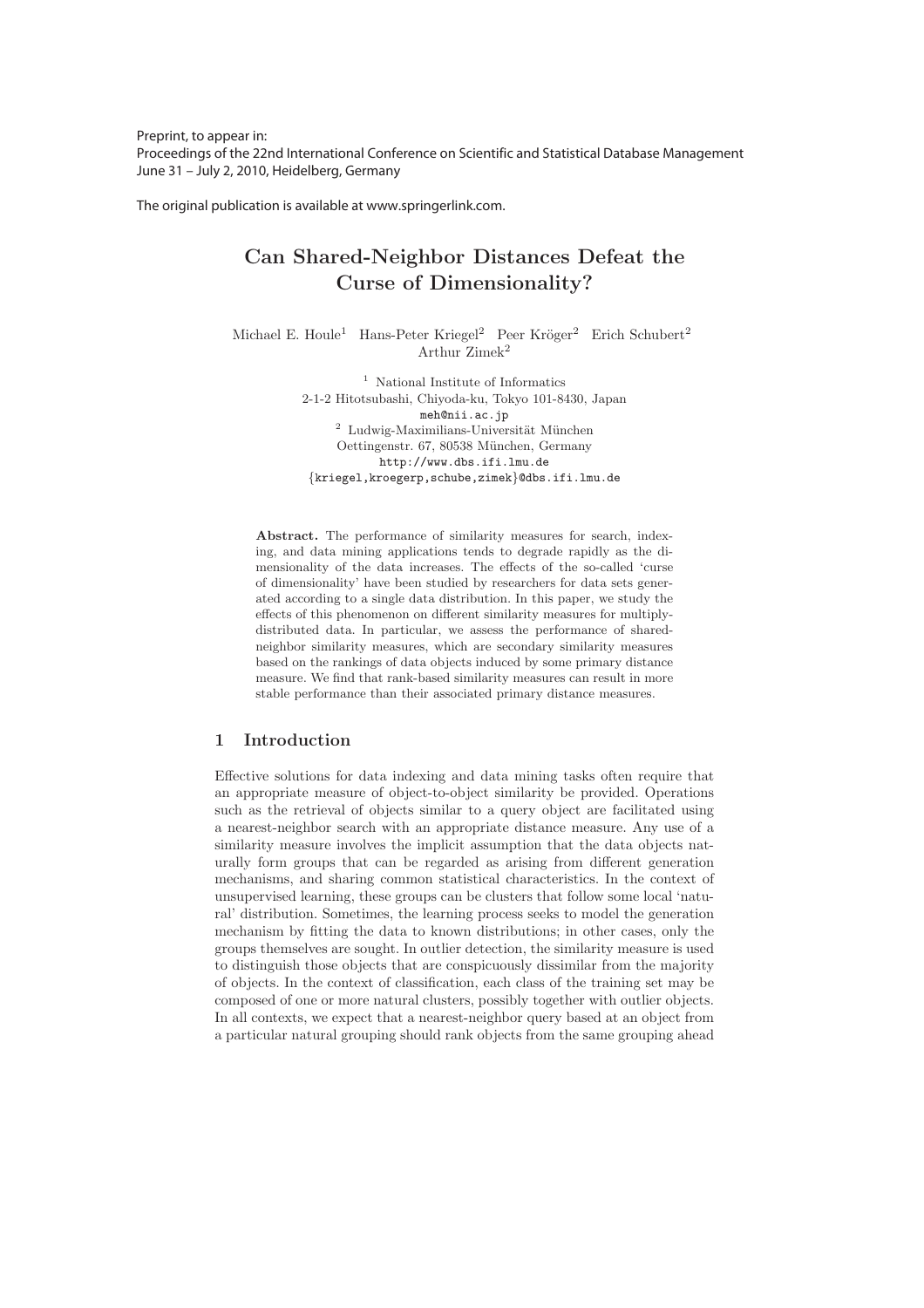of other objects in the data set. In real-valued feature spaces,  $L_p$  norms or the cosine of the angle between the pair of vectors are commonly used to express similarities between vectors.

In general, similarity measures based on distances are sensitive to variations within a data distribution, or the dimensionality of a data space. These variations can limit the quality of the solution, the efficiency of the search, or both. For  $L_p$  norms in high dimensions, questions have been raised by several researchers, including Beyer et al. in [1], as to whether the concept of the nearest neighbor is meaningful. Intuitively, the key result of [1] states that if the ratio of the variance of the length of any point vector (denoted by  $||X_d||$ ) with the length of the mean point vector (denoted by  $E[\|X_d\|])$  converges to zero with increasing data dimensionality, then the proportional difference between the farthest-point distance  $D_{max}$  and the closest-point distance  $D_{min}$  (the *relative contrast*) vanishes:

If 
$$
\lim_{d \to \infty}
$$
 var  $\left(\frac{||X_d||}{E[||X_d||]}\right) = 0$ , then  $\frac{D_{max} - D_{min}}{D_{min}} \to_p 0$ .

For a broad range of data distributions and distance measures, the relative contrast does diminish as the dimensionality increases. This *concentration effect* of the distance measure reduces the utility of the measure for discrimination. This phenomenon — recognized as one aspect of the *curse of dimensionality* — is quite general, and occurs for a broad range of data distributions and distance measures. In [2], the behavior of integer  $L_p$  norms in high dimensional spaces has been studied. The authors showed by means of an analytic argument that  $L_1$  and  $L_2$  are the only integer norms useful for higher dimensions. In addition, they studied the use of projections for discrimination, the effectiveness of which depended on localized dissimilarity measures that did not satisfy the symmetry and triangle inequality conditions of distance metrics. In [3], fractional  $L_p$  distance measures (with  $0 < p < 1$ ) have been studied in a similar context. The authors provide evidence supporting the contention that smaller values of  $p$  offer better results in higher dimensional settings. These well-known studies generally assumed that the full data set followed a single data distribution, subject to certain restrictions. In fact, when the data follows a mixture of distributions, the concentration effect is not always observed; in such cases, distances between members of different distributions may not necessarily tend to the global mean as the dimensionality increases. As briefly noted in [1], if a data set is composed of many natural groupings or clusters, each following their own distribution, then the concentration effect will typically be less severe for queries based on points within a cluster of similar points generated according to the same mechanism, especially when the clusters are well-separated.

The fundamental differences between singly-distributed data and multiplydistributed data are discussed in detail in [4]. The authors demonstrate that nearest-neighbor queries are both theoretically and practically meaningful when the search is limited to objects from the same cluster (distribution) as the query point, and other clusters are well separated from the cluster in question. The key concept is that of *pairwise stability* of clusters, which is said to hold whenever the mean distance between points of different clusters dominates the mean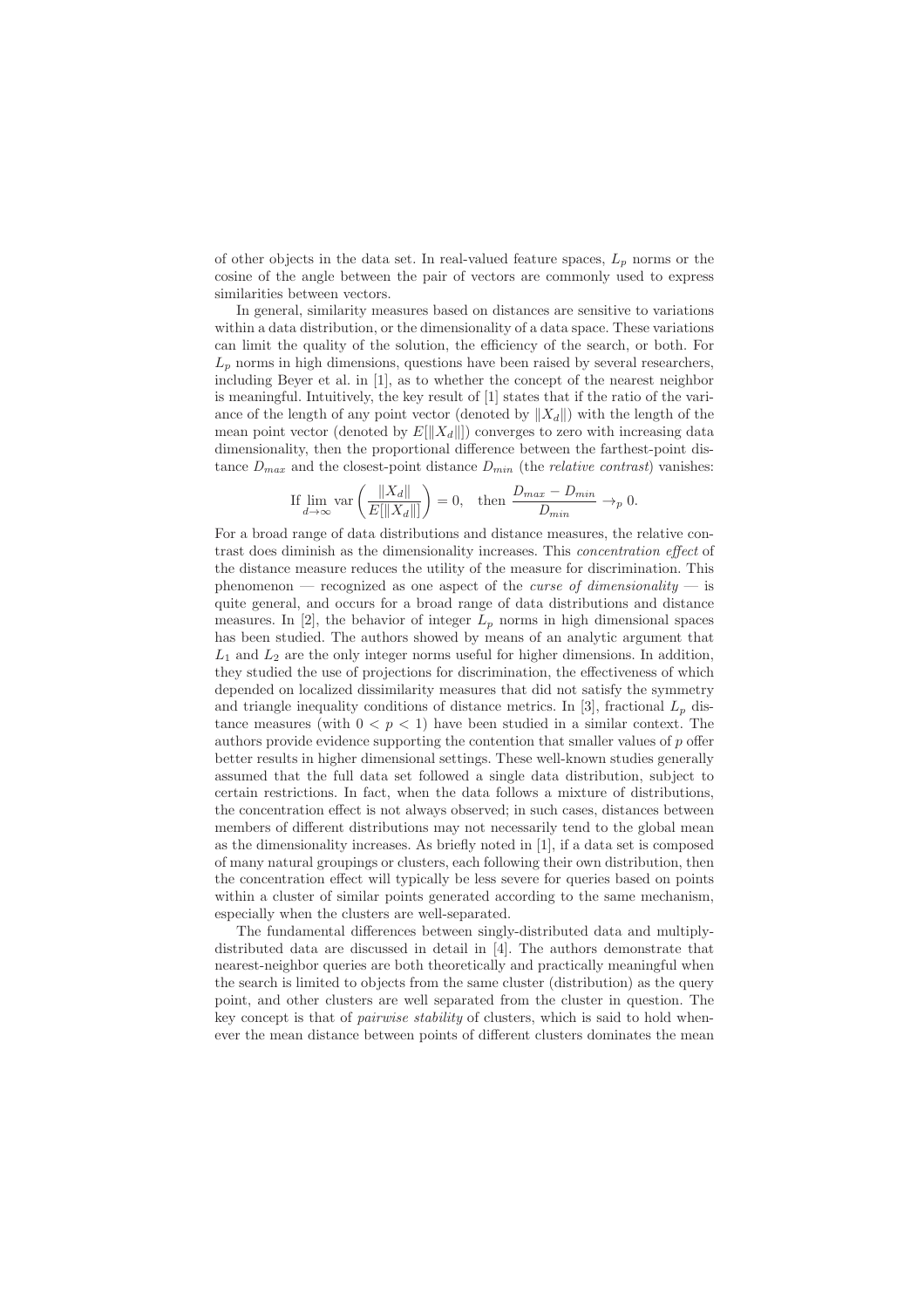distance between points belonging to the same cluster. When the clusters are pairwise stable, for any point belonging to a given cluster, its nearest neighbors tend to belong to the same cluster. Here, a nearest-neighbor query of size on the order of the cluster size *can* be considered meaningful, whereas differentiation between nearest and farthest neighbors within the same cluster may still be meaningless. Note that for many common distributions these considerations may remain valid even as the dimension  $d$  tends to infinity: for example, two Gaussian distributions with widely separated means may find that their separability improves as the data dimension increases. However, it should also be noted that these arguments are based on the assumption that all dimensions bear information relevant to the different clusters, classes, or distributions. Depending on the ratio of relevant versus irrelevant attributes, and on the actual separation of sets of points belonging to different distributions, irrelevant attributes in a data set may impede the separability of different distributions and thus have the potential for rendering nearest neighbor query results less meaningful.

The observations of [4], and the important distinction between the effects of relevant and irrelevant attributes, both seem to have received little if any attention in the research literature. Despite the demonstrated deficiency of conventional  $L_p$  norms for high-dimensional data, a plethora of work based on the Euclidean distance has been dedicated to clustering strategies, which appear to be effective in practice to varying degrees for high-dimensional data [5]. Many heuristics have recently been proposed or evaluated for clustering [6–14], outlier detection [15–18], and indexing or similarity search [6, 19–23] that seek to mitigate the effects of the curse of dimensionality. While some of these strategies, such as projected or subspace clustering, do recognize implicitly the effect of relevant versus irrelevant attributes for a cluster, all these papers (as well as others) abstain from discussing these effects, let alone studying them in detail. In particular, the concept of pairwise stability of clusters as introduced in [4] has not been taken into account in any of these papers. Although their underlying data models do generally assume (explicitly or otherwise) different underlying mechanisms for the formation of data groupings, they motivate their new approaches with only a passing reference to the curse of dimensionality. Indeed, it has been observed recently that many questions regarding these effects remain open [24]. Thus, a more detailed study of the effects of the curse of dimensionality on such heterogeneously distributed data sets in the presence of both relevant and irrelevant features is needed. One main objective of this paper is to attempt to address this need.

An interesting alternative to traditional similarity measurement is the definition of secondary measures based on the rankings induced by a specified primary similarity measure (such as an  $L_p$  norm, or the cosine measure). The simplest and most common of these methods involves the use of *shared nearest-neighbor* (SNN) information, in which the similarity value for an object pair  $(x, y)$  is a function of the number of data objects in the common intersection of fixed-sized neighborhoods centered at  $x$  and  $y$ , as determined by the primary measure. The primary similarity measure can be any function that determines a ranking of the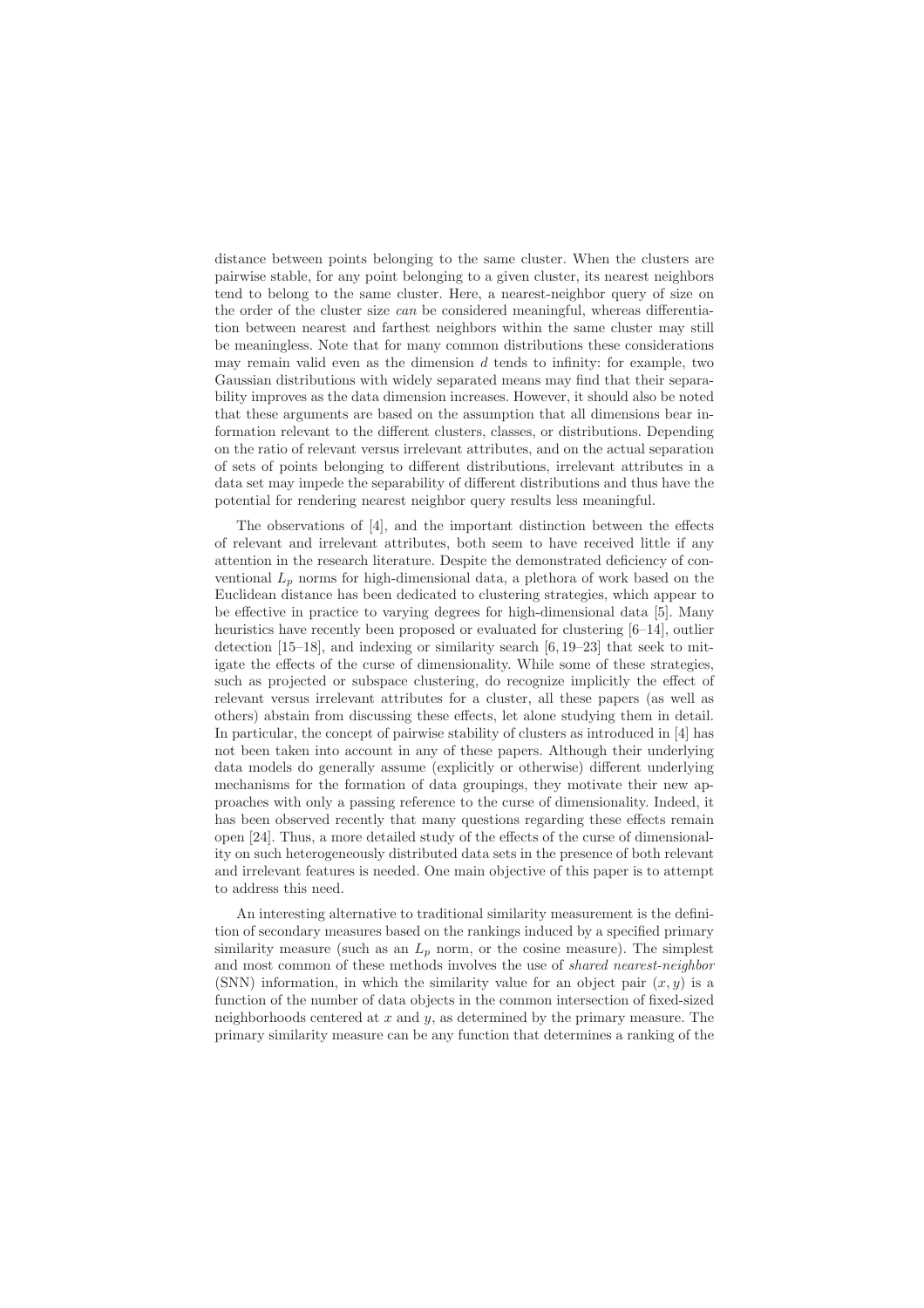data objects relative to the query. It is not even necessary for the data objects to be represented as vectors.

The most basic form of shared nearest-neighbor similarity measure is that of the 'overlap'. Given a data set S consisting of  $n = |S|$  objects and  $s \in \mathbb{N}^+,$ let  $NN_s(x) \subseteq S$  be the set of s-nearest-neighbors of  $x \in S$  as determined using some specified primary similarity measure. The overlap between objects  $x$  and  $y$  is defined to be the intersection size

$$
SNN_s(x,y) = |NN_s(x) \cap NN_s(y)|. \tag{1}
$$

Other similarity measures have been proposed based on the overlap, such as the *cosine measure*:

$$
simcoss(x, y) = \frac{SNNs(x, y)}{s},
$$
\n(2)

so called as it is equivalent to the cosine of the angle between the zero-one set membership vectors for  $NN_s(x)$  and  $NN_s(y)$ . This was used in [25,26] as a local density measure for clustering.

For computing the nearest neighbors in high dimensional data, SNN measures have been reported to be effective in practice, and supposedly less prone to the curse of dimensionality than conventional distance measures. SNN measures have found use in the design of merge criteria of agglomerative clustering algorithms [25, 27, 28], in approaches for clustering high-dimensional data sets [26, 29], and in finding outliers in subspaces of high dimensional data [30]. However, in all of these studies, no systematic investigation has been made into the advantages of SNN measures over conventional distance measures for high-dimensional data.

The main contributions of this paper are as follows: (i) We present the first study of the effects of high data dimensionality for the more realistic scenario of data mixture models (as opposed to data following a single distribution), for a number of popular distance measures. (ii) We evaluate the performance of secondary similarity measures based on SNN information, as compared to the primary distances from which the rankings are derived. We demonstrate empirical evidence for the claim that SNN is more robust in higher dimensions than primary distances in widely varying settings of data set characteristics. (iii) We also provide interpretations for this observation: since the ranking of points is usually still meaningful in high dimensions, the overlap of the neighborhoods of two points in a common natural grouping can be expected to be substantially large, leading to a high SNN similarity value. The size of the overlap of neighborhoods of points from different groups is expected to be rather small, resulting in a low SNN similarity value. (iv) We derive several SNN-based secondary distance measures with the potential for good results for distance-based applications even when the curse of dimensionality limits the discrimination power of the underlying primary distance functions. In such situations, the distance-based implementation most likely performs worse than the SNN-based application for most choices of a primary distance function.

In the following section, we explore different aspects of the curse of dimensionality, and distinguish between the truth and myths surrounding this phe-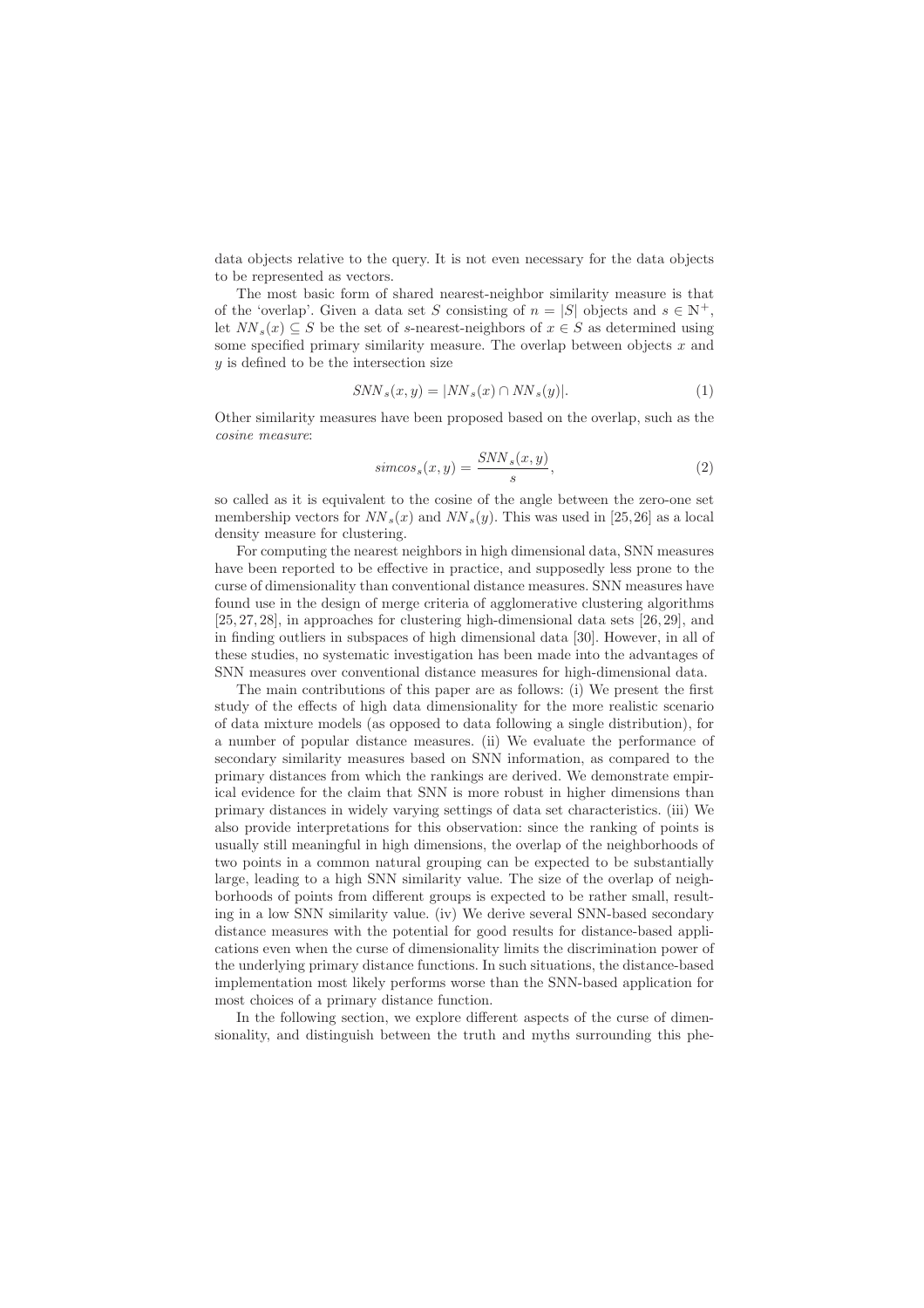nomenon. We present the framework for our experimentation in Section 3. In Section 4, we evaluate how dimensionality affects the performance of SNN similarity, in contrast to that of the underlying primary similarity. In Section 5, we validate our findings on several real world data sets. This will motivate the formalization and discussion of possible distance measures based on the SNN dissimilarity, in Section 6. The results of the study are summarized in Section 7.

The data sets studied, the plots shown throughout this paper, as well as further information and experimental results and plots, are all available online via http://www.dbs.ifi.lmu.de/research/SNN/.

#### **2 The Curse of Dimensionality Reconsidered**

As mentioned earlier, previous studies of the effects of the curse of dimensionality on  $L_p$  norms mainly assume a common data distribution for all attributes of a given data set. Here, we investigate the effects of the curse in the presence of heterogeneous data distributions (for a more detailed discussion, see [5]):

#### **Problem 1: Poor Discrimination of Distances**

*Concepts such as proximity, distance, or neighborhood become less meaningful with increasing dimensionality due to a loss of contrast of distances.*

This is the fundamental problem studied in [1–3]. For any data mining, indexing, or similarity search application, this effect is a serious impediment to the successful treatment of high-dimensional data.

# **Problem 2: Presence of Irrelevant Attributes**

*Among the features of a high dimensional data set, for any given query object, many attributes can be expected to be irrelevant to that object. Irrelevant attributes can interfere with the performance of similarity queries for that object.*

The relevance of any particular attribute may vary across different groups of objects within the same data set. Since natural clusters of the data are determined only by some subset of the available attributes, the presence of many irrelevant attributes may impede the efforts to identify these groups. The performance of distance measures may be seriously compromised even by a relatively small number of irrelevant attributes. As the total number of dimensions increases, one would expect more and more features to be irrelevant to a given query object. Many publications seem to confuse the problem of irrelevant attributes with that of Problem 1, but they are in fact different — it is not impossible to have poor discrimination of distances even when all attributes are relevant, and good discrimination even when many attributes are irrelevant.

#### **Problem 3: Presence of Redundant Attributes**

*Similarly as with Problem 2, in a data set containing many attributes, there may be correlations or redundancies among subsets of attributes that also lead to special difficulties for data mining, indexing, or similarity search applications.*

This issue relates to the concept of 'intrinsic dimensionality' of a data set. For spatial queries, the observation that the intrinsic dimensionality of a data set in many cases is lower than the representational dimensionality (due to interdependencies among attributes) is often presented as a justification of strategies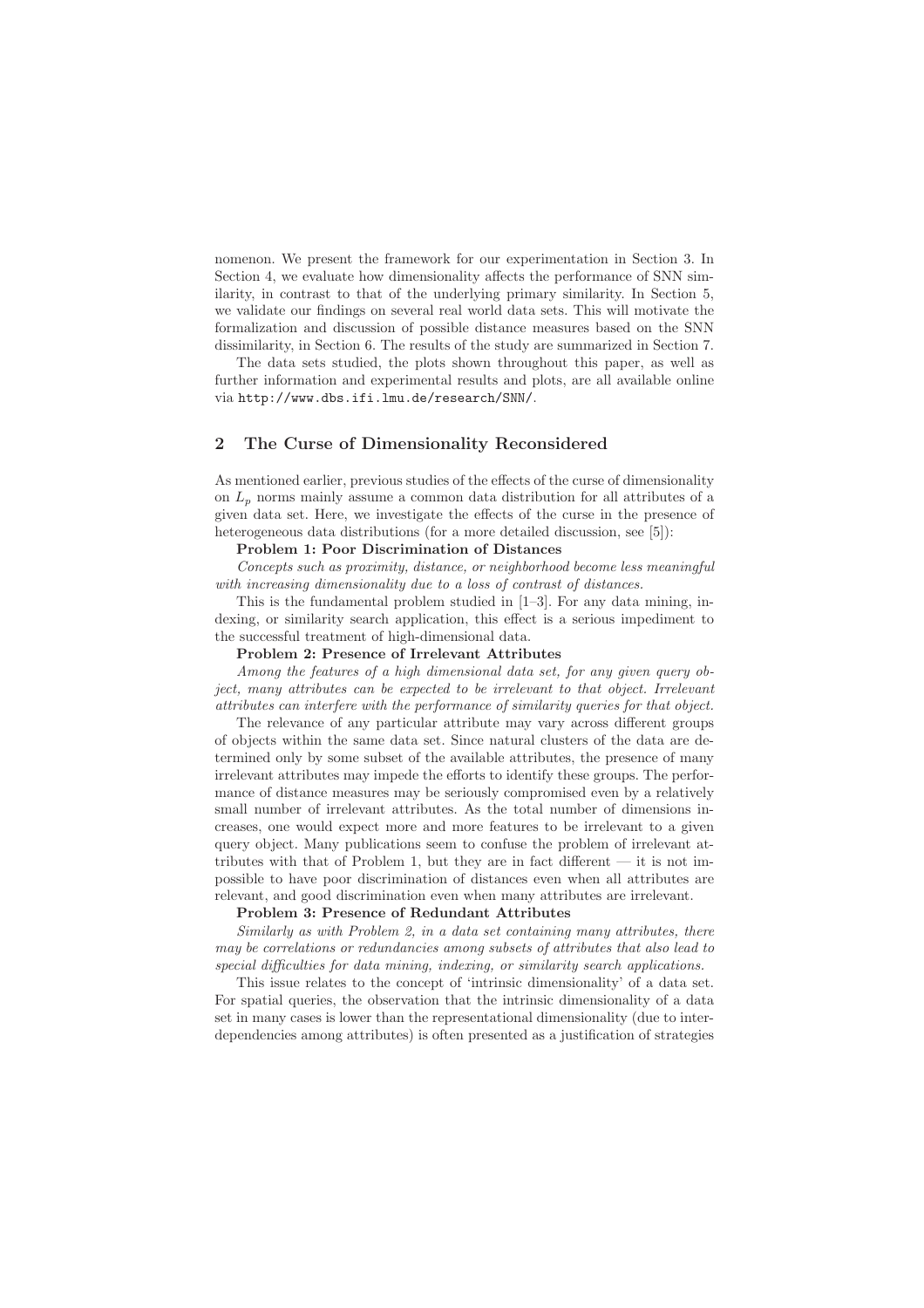for obviating the curse of dimensionality [31–34]. It should be noted that there are scenarios where correlations among attributes do exist, but the problem of discrimination of distances still applies [1]. The correlations among attributes may be different within differing natural groups of a data set.

Since Problems 1 and 2 are often not well-differentiated in the literature, in our experimental studies, we will take care to demonstrate the differences in their natures and effects. In contrast with the earlier studies in [1–3], we limit our investigation here to mixtures of data distributions (as in [4]) as a realistic scenario for data mining or indexing or other similarity search applications.

# **3 Experimental Framework**

#### **3.1 Data Sets**

To study the effects of the curse of dimensionality, we require a series of data sets that scale in dimensionality without introducing bias. After controlling for dimensionality, each of the sets in the series must be constructed so as to share common characteristics to the greatest degree possible. This is difficult to achieve with real world data, as the different attributes often vary in their scales and expressivity. When generating low-dimensional examples from a high-dimensional data set, it is not always clear how to select the projective dimensions fairly. In addition, well-defined ground truth sets necessary for assessing the expressiveness of query results are typically unavailable for large real data sets. The use of synthetic data allows us to study individual effects separately, while real data sets usually prevent the isolation of different influences. For these reasons we construct several series of artificial data sets using pseudo-random generators with largely fixed parameters, avoiding those parameter choices leading to data sets with groupings that are either too difficult or too easy to discriminate. Unless stated otherwise, the synthetic data sets were constructed with the following characteristics:  $n = 10,000$  points grouped into  $c = 100$  clusters in up to  $d_{max} = 640$  dimensions. Cluster sizes are randomized with a mean of  $\frac{n}{c} = 100$ and standard deviation  $\frac{n}{10 \cdot c} = 10$ , with the size of the last generated cluster adjusted so that the total number of points is  $n$ . When generating data sets for a series, those sets with dimensionality  $d < d_{max}$  were generated so that their attributes coincided with the first  $d$  attributes of all other data sets having dimensionality greater than d.

For each object, attribute values were generated depending on whether the attribute is to be considered 'relevant' or 'irrelevant' for the formation of the cluster to which the object belongs. If the  $i$ -th attribute is deemed relevant to the  $j$ -th cluster, the value of this attribute for all members of  $c$  are normally distributed with a standard deviation in the range  $\sigma_{i,i} \in [0.05:0.8]$ , and a mean in the range  $\mu_{j,i} \in \left[\frac{\sigma_{j,i}}{2}:1-\frac{\sigma_{j,i}}{2}\right]$ . These ranges were chosen to avoid overly compact or overly wide distributions, as well as boundary effects, while still providing a wide variety of distributions and overlaps. No additional clipping or normalization was applied. Any attributes irrelevant to the cluster were assigned noise values uniformly distributed in the interval [0 : 1].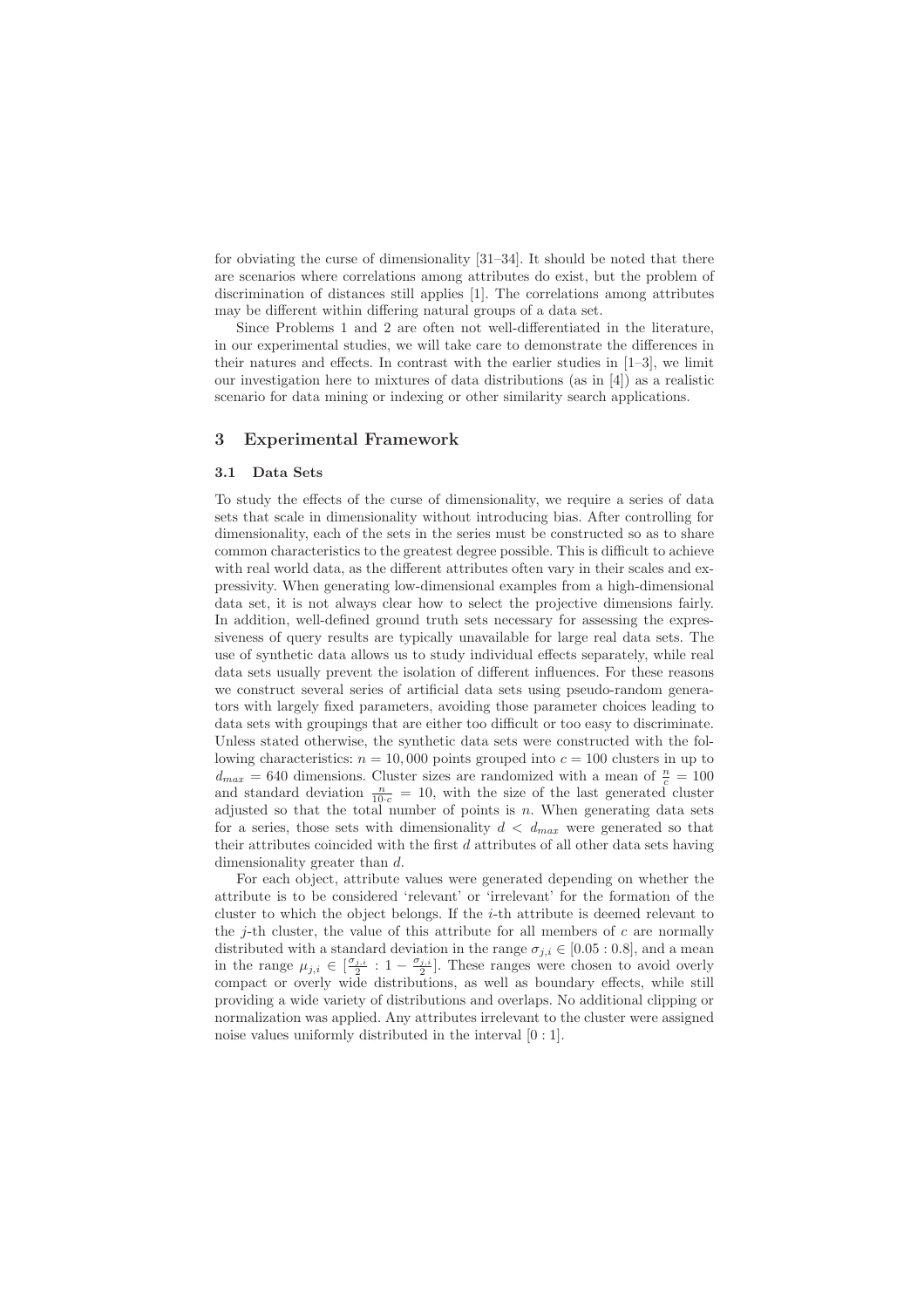For the experimentation, 6 synthetic data series were created, each consisting of 7 sets of differing dimensionality d = 10, 20, 40, 80, 160, 320, 640: (i) *All-Relevant*: in this series, all attributes were generated so as to be relevant for all clusters. (ii) *10-Relevant*: in this series, the first 10 attributes are relevant for all clusters, the remaining attributes are irrelevant. (iii) *Cyc-Relevant*: in this series, the *i*-th attribute is relevant for the *j*-th cluster when *i* mod  $c = j$ ; otherwise, the attribute is irrelevant. This series has  $n = 1,000$  and  $c = 10$ . (iv) *Half-Relevant*: in this series, for each cluster, an attribute was chosen to be relevant with probability  $\frac{1}{2}$ , and irrelevant otherwise. The selection of attributes was consistent within a cluster, and performed independently of the selection for other clusters. (v) *All-Dependent*: this series is derived from *All-Relevant* introducing correlations among attributes. (vi) *10-Dependent*: this series is derived from *10-Relevant* introducing correlations among attributes.

For the correlated data sets *All-Dependent* and *10-Dependent*, the i-th attribute value  $X_i$  was generated by computing  $X_i = Y_i$  for  $1 \leq i \leq 10$ , and  $X_i = \frac{1}{2}(X_{i-10} + Y_i)$  for  $i > 10$ , where  $Y_i$  is the attribute of the corresponding uncorrelated data set *All-Relevant* or *10-Relevant*. This way of introducing correlations is inspired by Example 3 in [1].

These 6 series provide us with the means to study different aspects of the curse of dimensionality. Data series *All-Relevant* is the basic setting referred to in the statement of Problem 1. However, the sets differ from those considered in other studies [1–3], and conforms with [4] in that the data objects are partitioned into clusters (as are all our data sets). Data sets *10-Relevant* and *Cyc-Relevant* relate exclusively to Problem 2 in different settings. The clusters are further distinguished in the data set *Cyc-Relevant*, where every attribute is relevant for exactly one cluster. In the series *Half-Relevant*, we give up control of the number and choice of relevant attributes. Half the attributes are expected to be relevant to a given cluster, but the selection of relevant attributes varies (independently) from cluster to cluster.

Our synthetic data sets do not satisfy the IID (independent and identicallydistributed) assumptions used in the proofs of [1], as the sets are composed of multiple clusters that overlap in some dimensions and are well-distinguished in others. However, the analysis of [24] applies when dimensional values are comparable in their extent and exhibit the same properties as for normalized data.

As intended, our synthetic data sets show the typical behavior ascribed to the curse of dimensionality. Figure 1 plots the numerator and denominator of the contrast formula  $\frac{D_{max} - D_{min}}{D_{min}}$  for individual data sets, to demonstrate that  $D_{min}$  (the solid symbols) indeed grows much faster than the difference  $D_{max}$  −  $D_{min}$  (the hollow symbols). The plots indicate that  $D_{min}$  grows exponentially faster than  $D_{max} - D_{min}$ . Plots for the correlated data series and other distance functions can be found on our web page, as well as plots showing the contrast directly.

In addition to the synthetic data sets described above, we also considered real-world data sets for our study. Real-world data sets suitable for this study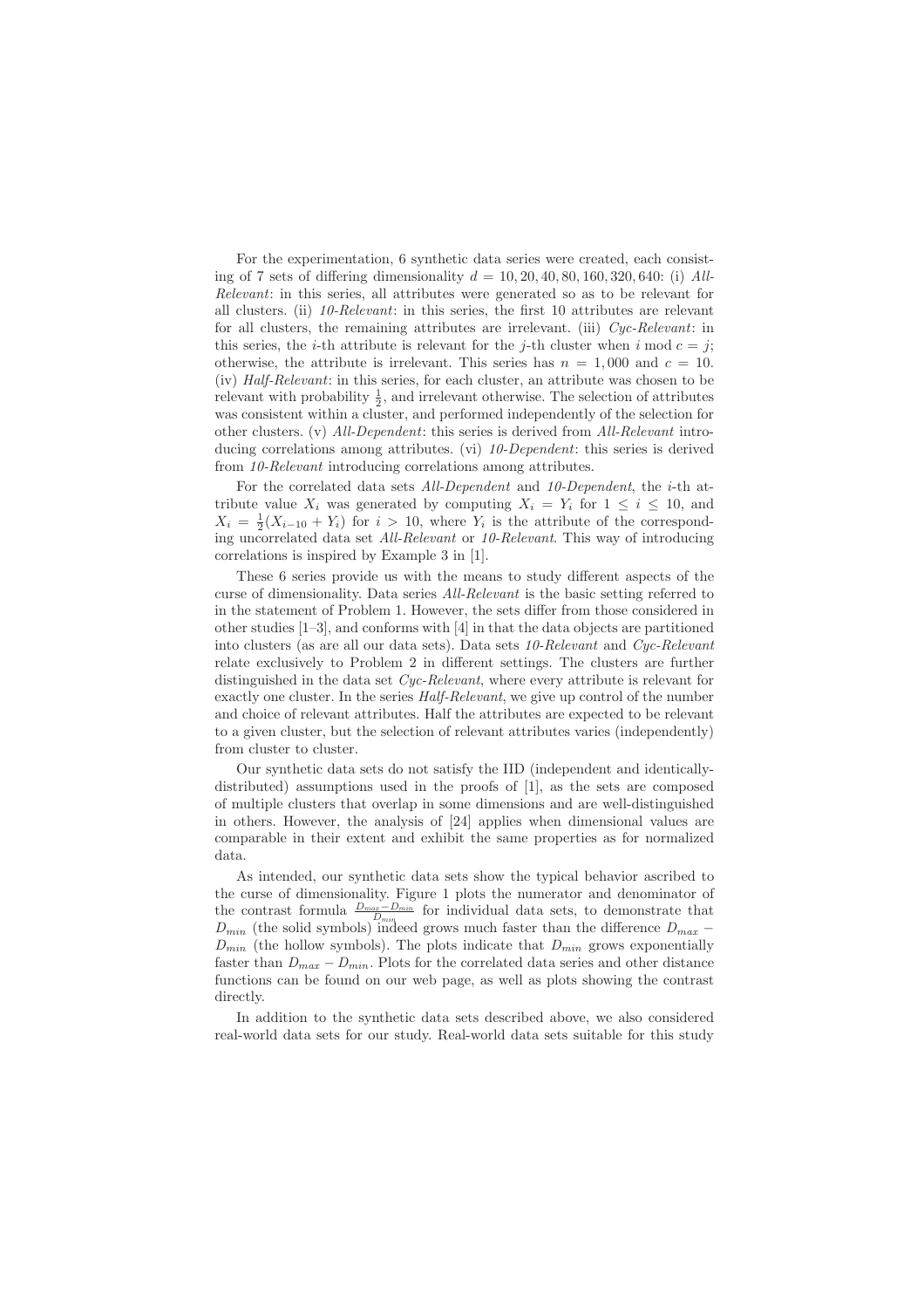

**Fig. 1.** Curse of dimensionality:  $D_{max} - D_{min}$  compared to  $D_{min}$ 

are difficult to obtain, since they should have a reasonable size, number of classes, dimensionality, comparable dimensions and of course a solid ground truth. Results for real data can be difficult to interpret due to a lack of knowledge of the underlying data distributions, even when ground-truth class knowledge is available. Nevertheless, we report experimental results for 3 real data sets. The first real data set we used is the *Multiple Features* data set [35]. It consists of 2000 instances from 10 classes (corresponding to the digits 0 to 9). There are two variants, one with 649 dimensions (coming from multiple feature extraction algorithms and giving the data set its name), and another with 240 dimensions (the pixel averages features, which is the largest subset of directly comparable features). The second set considered is the *Optical Recognition of Handwritten Digits* data set [35]. It consists of 5620 instances from 10 classes (also corresponding to the digits 0 to 9) in 64 dimensions, in the form of an  $8 \times 8$  grid of integer values in the range of 0 to 16 obtained by downsampling from a larger  $32 \times 32$ grid. The third real data set comes from the *ALOI* image database [36], each image being described by 641 dense features based on color and texture histograms (for a detailed description of how the vectors were produced, see [37]). The full *ALOI* database consists of 110, 250 images of 1, 000 objects taken from different orientations and in different lighting conditions, each object being treated as a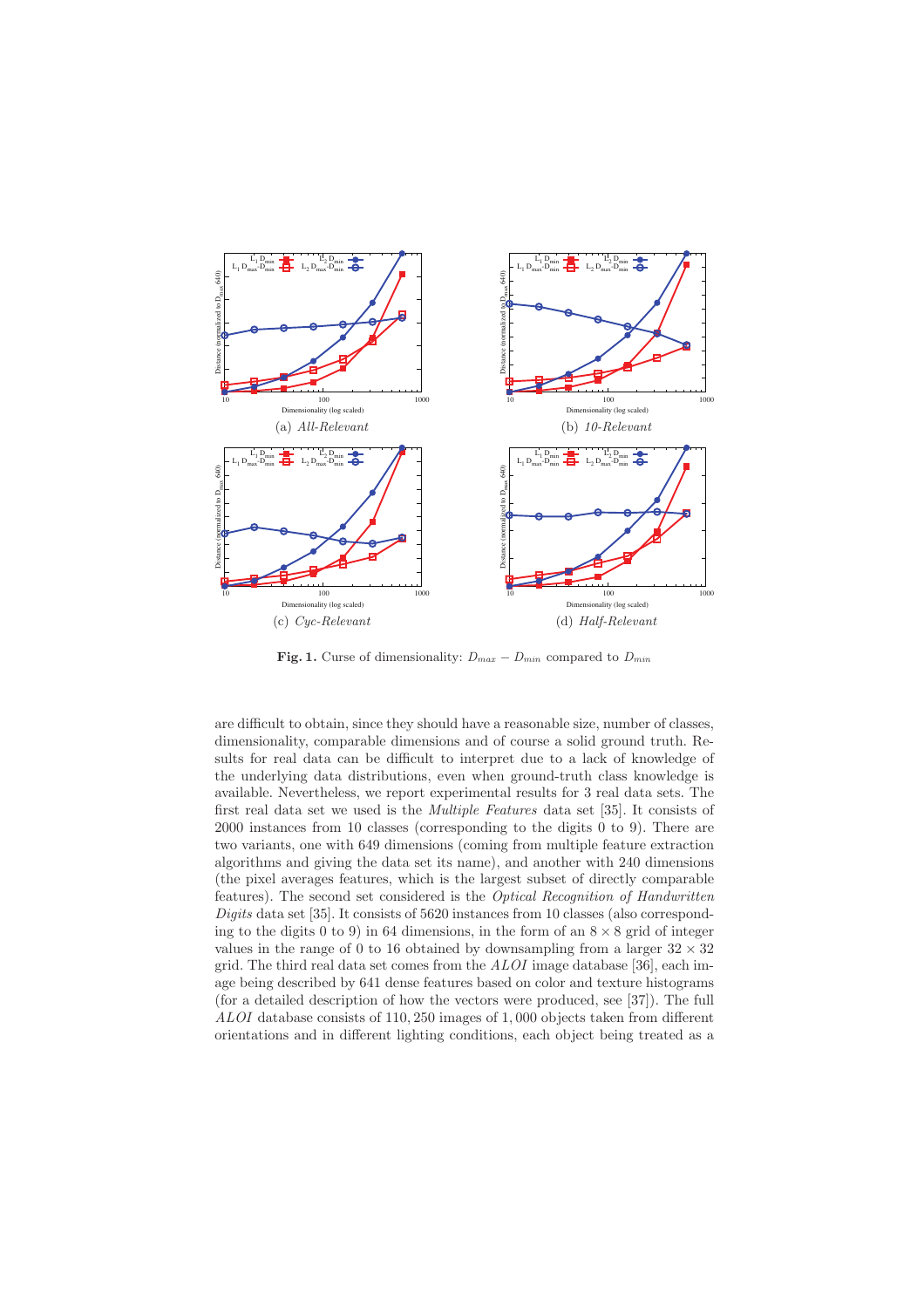class. We used only the first 22, 050 instances of the data set, covering the first 205 objects, with an average class size of approximately 107 objects.

#### **3.2 Distance Measures**

As primary distance measures we considered for our experimental evaluation a range of different  $L_p$  distances, in particular the Manhattan  $(L_1)$  and Euclidean  $(L_2)$  distances, and the  $p = 0.6$  and  $p = 0.8$  fractional  $L_p$  distances. In addition, we used also the cosine distance, referred to here as *arccos*, as it is computed as the arc of the cosine similarity. All these distance measures can be used as the primary distance for the computation of a secondary similarity  $\text{sim} \cos s$ , as defined in Equation 2. For our experiments, we use the distance measure 1 − *simcos*s, and compare the performance of this secondary distance measure with the corresponding primary distance measure to assess whether the accuracy is improved. There are other possibilities for constructing distance measures from similarity measures. The particular choice of method, however, does not affect the ranking of query results, although it may influence the contrast. We will discuss this further, in Section 6.

#### **3.3 Evaluation Criteria**

The purpose of a distance function is to facilitate the separation of data objects similar to the query from those objects which are not similar. The discriminative ability of a given distance function can best be evaluated by computing a nearestneighbor ranking of all data points with respect to a given query point. Ideally, at the top positions of the ranking, we would find all objects drawn from the same natural cluster as the query object, followed by the objects from outside the cluster. To evaluate the discriminative ability of dissimilarity functions without referring to the actual values, we compute Receiver Operating Characteristic (ROC) curves that compare the true positive rate with the false positive rate. For each query, the objects are ranked according to their similarity to the query point. We can compute the matching ROC curve and the corresponding area under the curve (AUC) for each ranking result. An AUC of 1.0 indicates perfect discrimination — all relevant objects are ranked ahead of all other objects. An AUC of 0.5 indicates a total lack of discriminative ability, as this value is what would be expected with a uniform random permutation of the query result set. An AUC significantly less than 0.5 indicates a reversed ordering. The ROC curve and its AUC value provide a summary for a single ordering of points — that is, for a single query object. By generating a ROC curve and AUC value for each data object, the mean AUC value and standard deviation could then be used to rate the quality for a particular distance function. However, we expect points near the center of a cluster (the mean of the generating distribution) to discriminate well for many distance functions. On the other hand, for points near the border of a cluster or in the overlap of clusters, values of the dissimilarity measure will most likely perform less well. Therefore, at data generation time, we assign to each point a centrality rank, based on both its deviation from the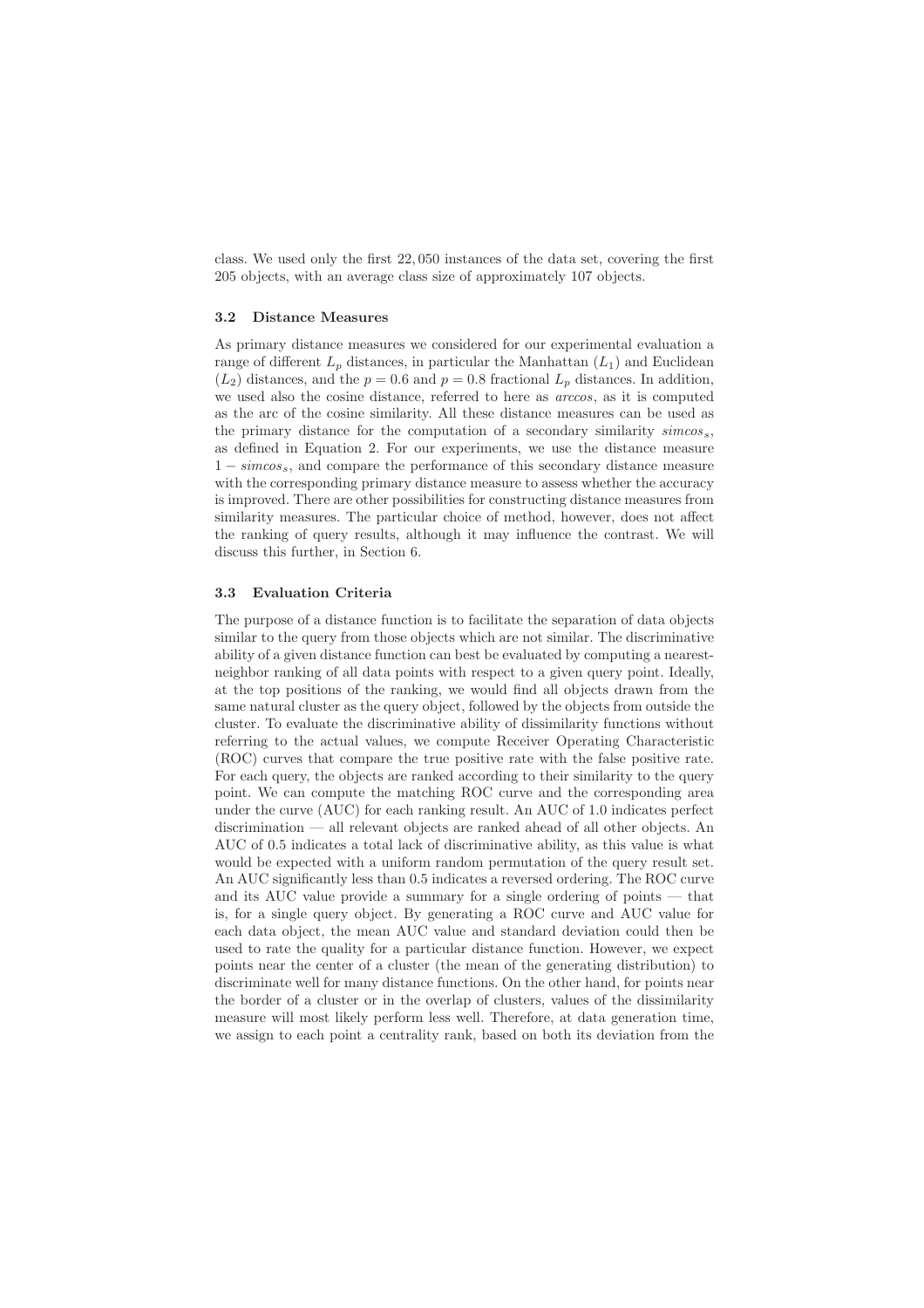mean and the size of the cluster, so as to normalize across clusters of differing sizes. The point generated for cluster  $M$  that is closest to the mean of  $M$  is assigned a centrality of 1, and the point of  $M$  that is farthest from the mean of M is assigned a centrality of 0. To obtain readable graphs, the ROC AUC values then are aggregated into bins based on their centrality values. This allows us to plot the degradation of the distance function with respect to the centrality of a point within its distribution. For the plots shown in this paper, we will be using three bins for the central 20%, outer 20% and middle 60%. In the online material, 20 bins are used (each representing 5% of the data). In these plots we will also show the standard deviation along with the mean ROC AUC value.

#### **4 Effects of the Curse of Dimensionality**

At first glance, the fact that our synthetic data sets exhibit the typical symptoms of the curse of dimensionality would seem to indicate that these data series are not amenable to indexing or mining. However, such a conclusion would be unnecessarily pessimistic. Especially for data sets with many relevant attributes (such as the *All-Relevant* series), any given number of clusters should become distinguishable when the number of relevant attributes becomes sufficiently large. This intuition is justified by examples such as the combination of kernels and support vector machines (SVM): the number of dimensions is increased in order to be able to separate classes linearly by hyperplanes. In fact, what is stated as a condition for the pairwise stability of clusters in [4], we would expect to hold for any two clusters where the number of discriminative attributes dominates. This is not an essentially original contribution of our study but confirms prior results. We provide, however, evidence for this effect in the online material.

One point that must be stressed is that while the curse of dimensionality tells us not to rely on the absolute values of distances, it is still viable to use distance values to derive a ranking of data objects. An  $\varepsilon$ -range query is dependent upon the choice of an appropriate value of  $\varepsilon$ , and thus suffers from the lack of contrast, whereas a k-nearest neighbor query will retrieve the top  $k$  neighbors independently of their absolute distance values. Hence, the computation of k-nearest neighbor queries and rankings has the potential to be viable in higher dimensions, whereas that of  $\varepsilon$ -range queries likely does not. Furthermore, although the curse of dimensionality contrast formula holds for all our data sets, the ranking results are not tied solely to the data dimensionality, and can in certain situations improve significantly with increasing dimensionality, as reported in [1]. The conclusion we draw is supported by the research literature as well as by our experiments on our synthetic data sets:

# **Conclusion 1: Relevant vs. Irrelevant Attributes**

*The quality of the ranking – and thus the separability of the different generating mechanisms – may not necessarily depend on the data dimensionality, but instead on the number of relevant attributes in the data set.*

More specifically, there are two contrary effects of an increase in dimensionality when the number of relevant attributes is high: the relative contrast between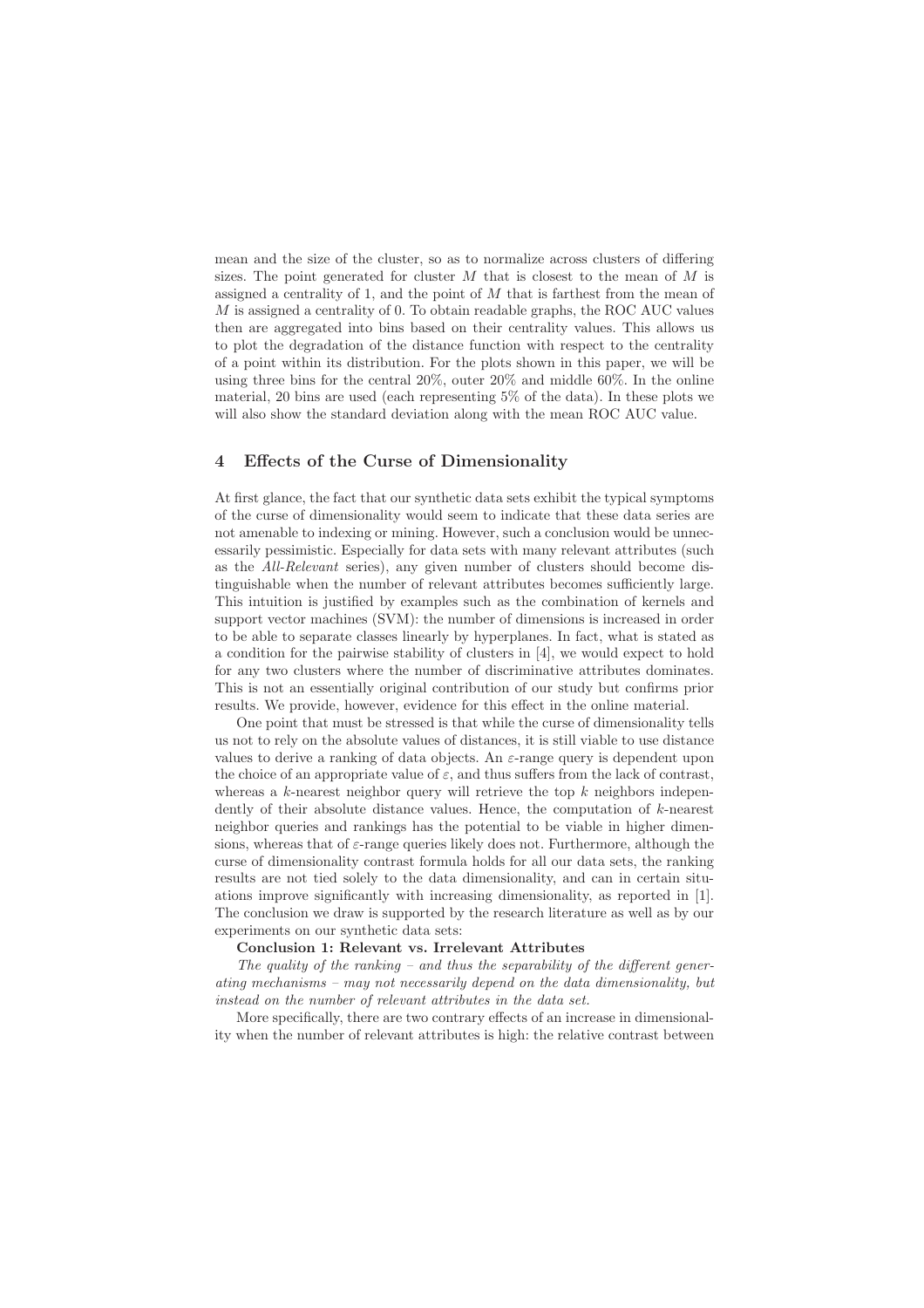

**Fig. 2.** Ranking quality with different SNN distances based on Euclidean distance at 640 dimensions.

points tends to decrease, but the separation among different generating mechanisms can increase. On the other hand, if the data dimensionality is high and the number of relevant dimensions is rather low, the curse of dimensionality fully applies, and hampers any analysis task. In retrospect, this is an important yet unsurprising conclusion to draw. Nevertheless, as mentioned in Section 1, it has not gained much recognition in the research literature to date.

As a further original contribution of this study, we evaluate the behavior of SNN as a secondary similarity measure. Motivated by the findings sketched above, an improved performance can be expected for a rank-based similarity measure such as SNN, whenever the ranking provided by the primary similarity measure is meaningful. Figure 2 compares results for the secondary distance measure with different SNN reference sizes s, based on Euclidean distance as the primary distance measure, for dimension  $d = 640$ . The performance of the corresponding primary distance is given on the left side of each diagram as a reference. Results for lower dimensionalities are comparable, and are shown in the following figures. For easily separable data sets such as *All-Relevant*, most choices of s yield excellent results. On *Half-Relevant* and *Cyc-Relevant*, the best results are achieved for choices of s of the same order as the cluster size (100).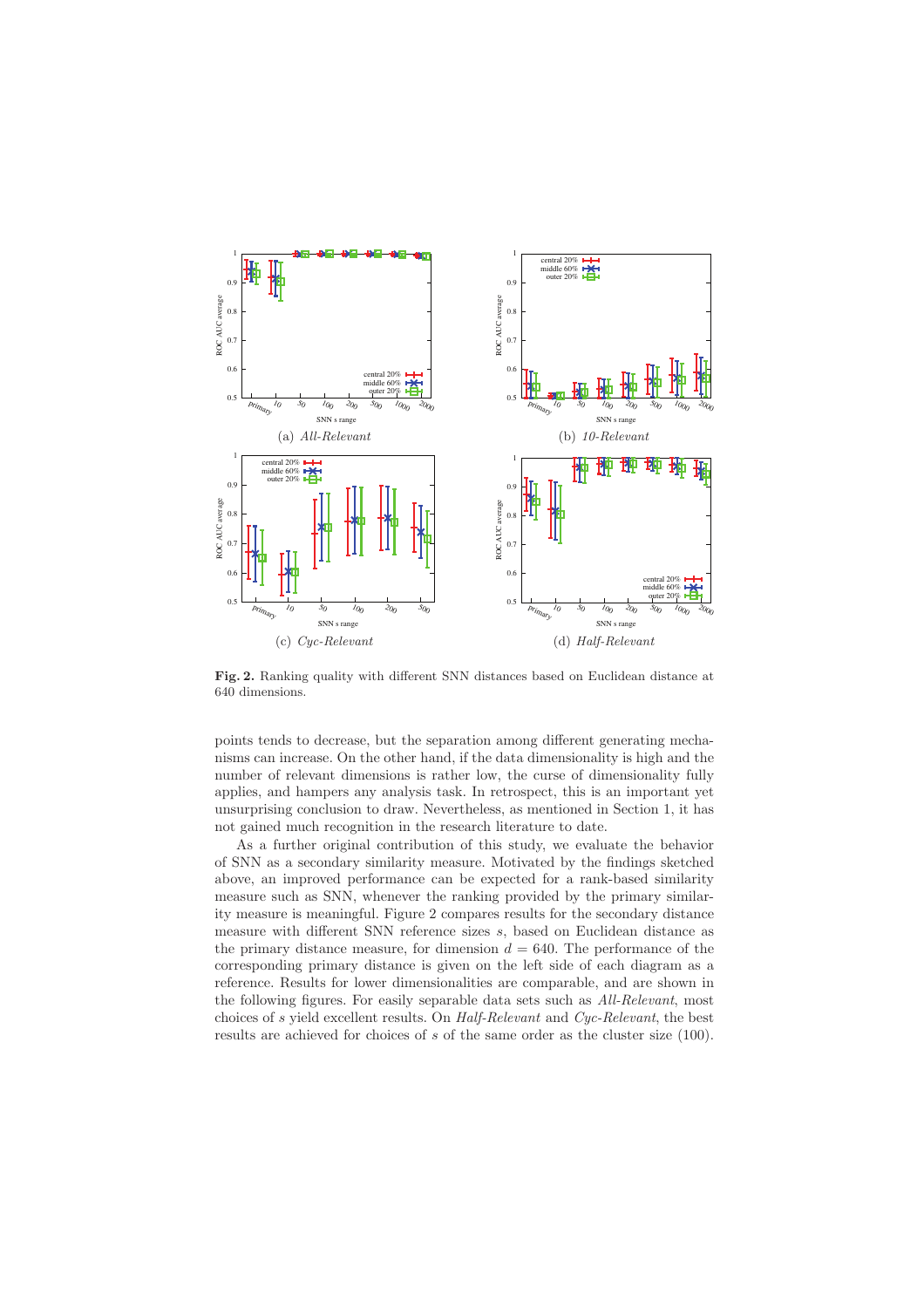

Fig. 3. Ranking quality for the *All-Relevant* set with different SNN distances based on  $L_2$ .

This can also be seen for *All-Relevant* on lower dimensionality, where the contrast between the results is better. On the barely separable *10-Relevant* data set, even larger values of s seem to be needed, although the average ROC AUC score is not significant, being below 0.6. Figure 3 shows the same plots for different dimensionalities of the *All-Relevant* data set. It can be seen that by using an SNN distance, a considerable improvement can be achieved given that the data set is sufficiently separable, and that the parameter s is chosen roughly in the range of the cluster size. In particular, the secondary distance performs very well at high dimensionalities, and is reasonably robust with respect to the choice of s. The observations on the correlated data sets (given in the supplementary material) are quite similar. To summarize, we can draw the following conclusion from our experiments (see http://www.dbs.ifi.lmu.de/research/SNN/ for the complete results with all distance functions on all data sets).

#### **Conclusion 2: Ranking Quality Improvement**

*Our experiments suggest that the use of an SNN similarity measure can significantly boost the quality of a ranking compared to the use of the primary distance measure alone, provided that the primary distance already provides some degree of distinguishability of clusters.*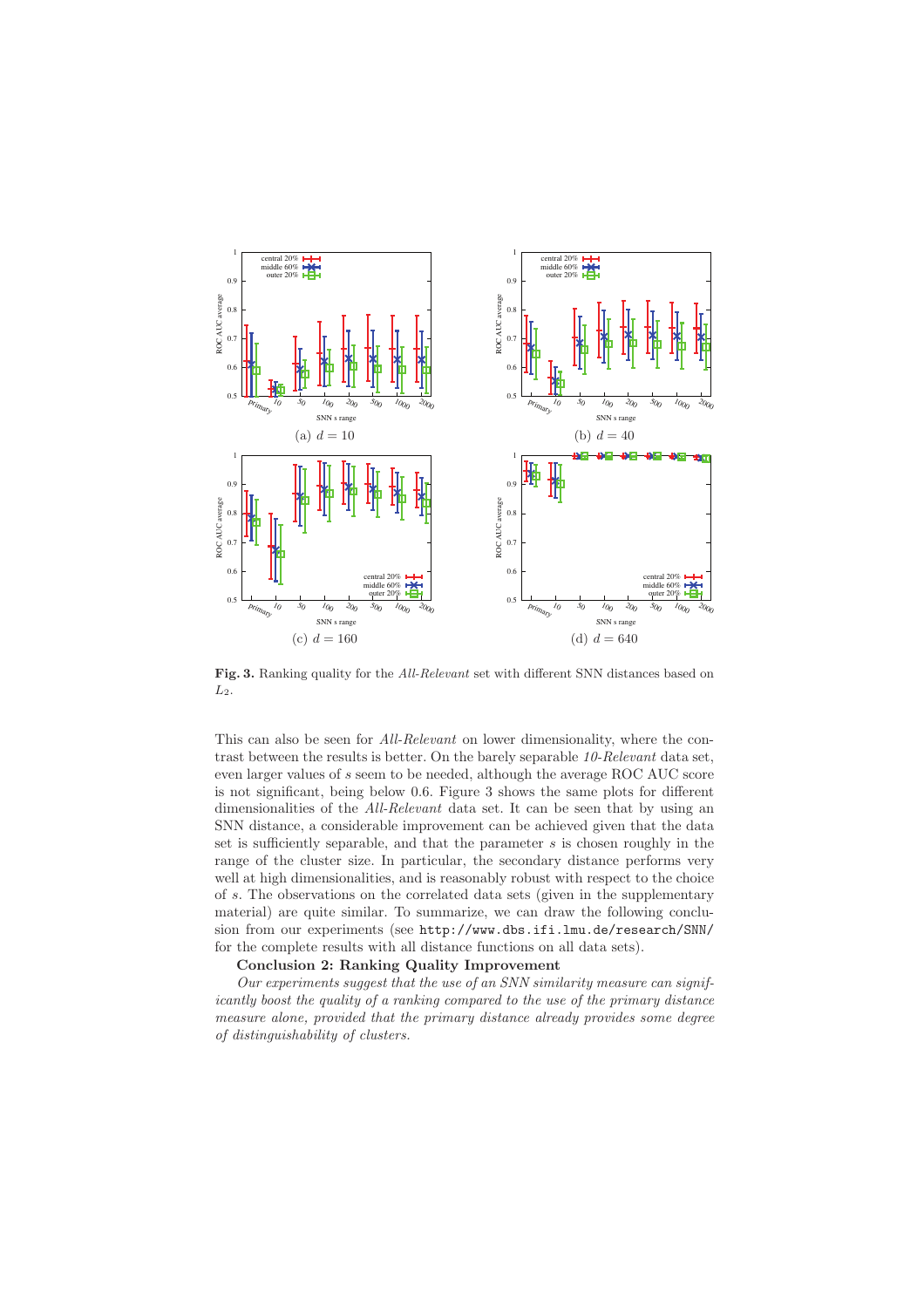

**Fig. 4.** Distributions of intra-class and inter-class distances (Euclidean distance).

The experimental results confirm that although the discrimination of primary distances worsens with increasing data dimensionality, the natural data groupings may still be separable and, if so, the neighborhoods of query points would contain many points from the same grouping. Clearly, for two points from a common data grouping, when increasing the value of  $s$ , the probability that their neighborhoods have significant overlap increases as well. On the other hand, if s is substantially larger than the size of the grouping, many objects from different groups are contained in the neighborhoods of the two points, and the performance of secondary distance measures become less predictable.

## **5 Experiments on real data**

Experiments on artificial data allow more control over parameters such as the data dimension, and are more amenable to studying effects on the performance of distance measures in isolation. Real-world data, on the other hand, is considerably more difficult to control in this way. Nevertheless, in this section we offer experimental results for real-world data sets in order to validate and confirm some of the effects observed for artificial data. As seen in Figure 4, on all the real data sets considered, the distance distributions are approximately Gaussian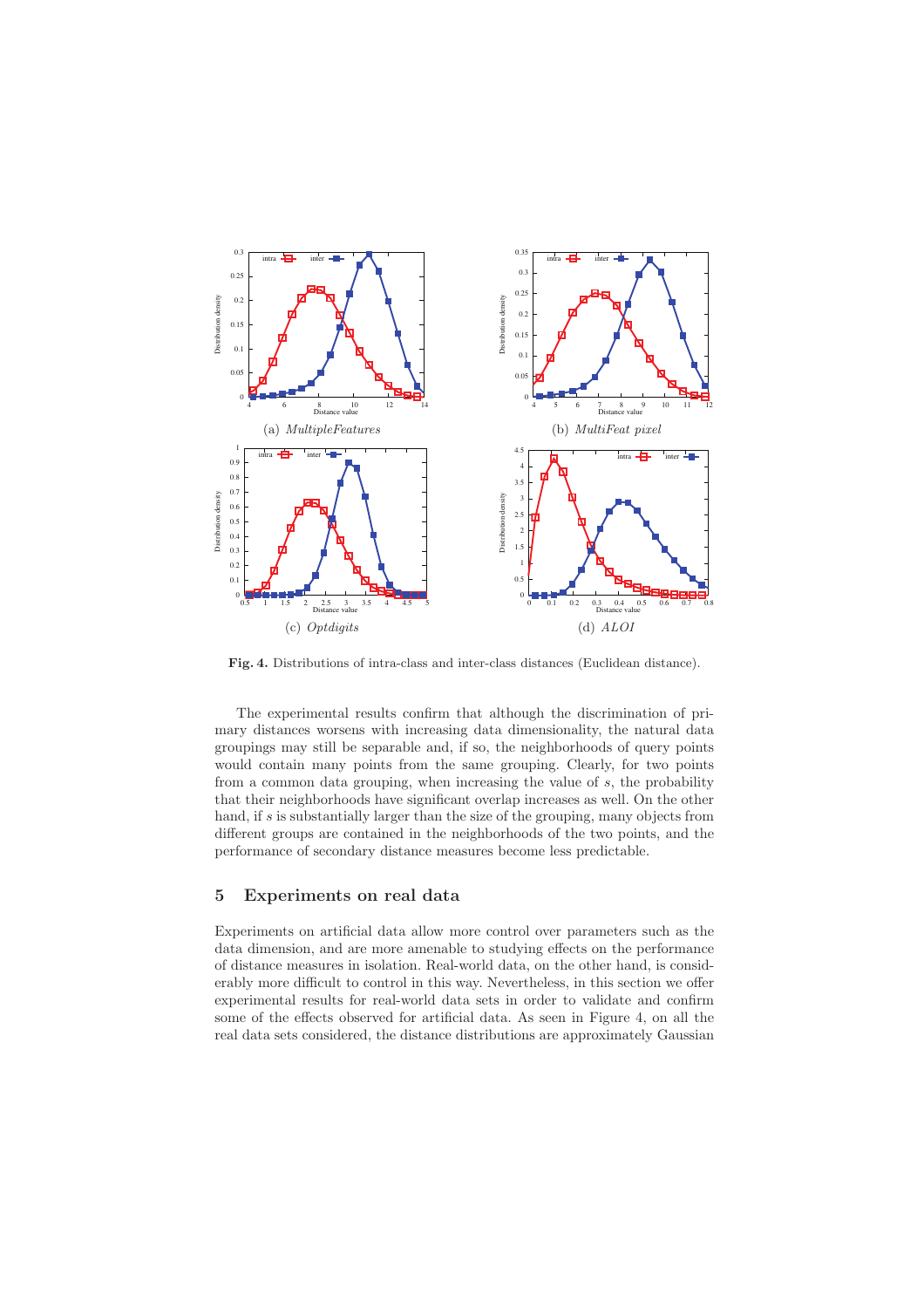

**Fig. 5.** Distributions of intra-class and inter-class SNN distances (based on Euclidean distance).



**Fig. 6.** Ranking quality with different SNN distances based on Euclidean distance (straight lines: ranking quality with primary distance).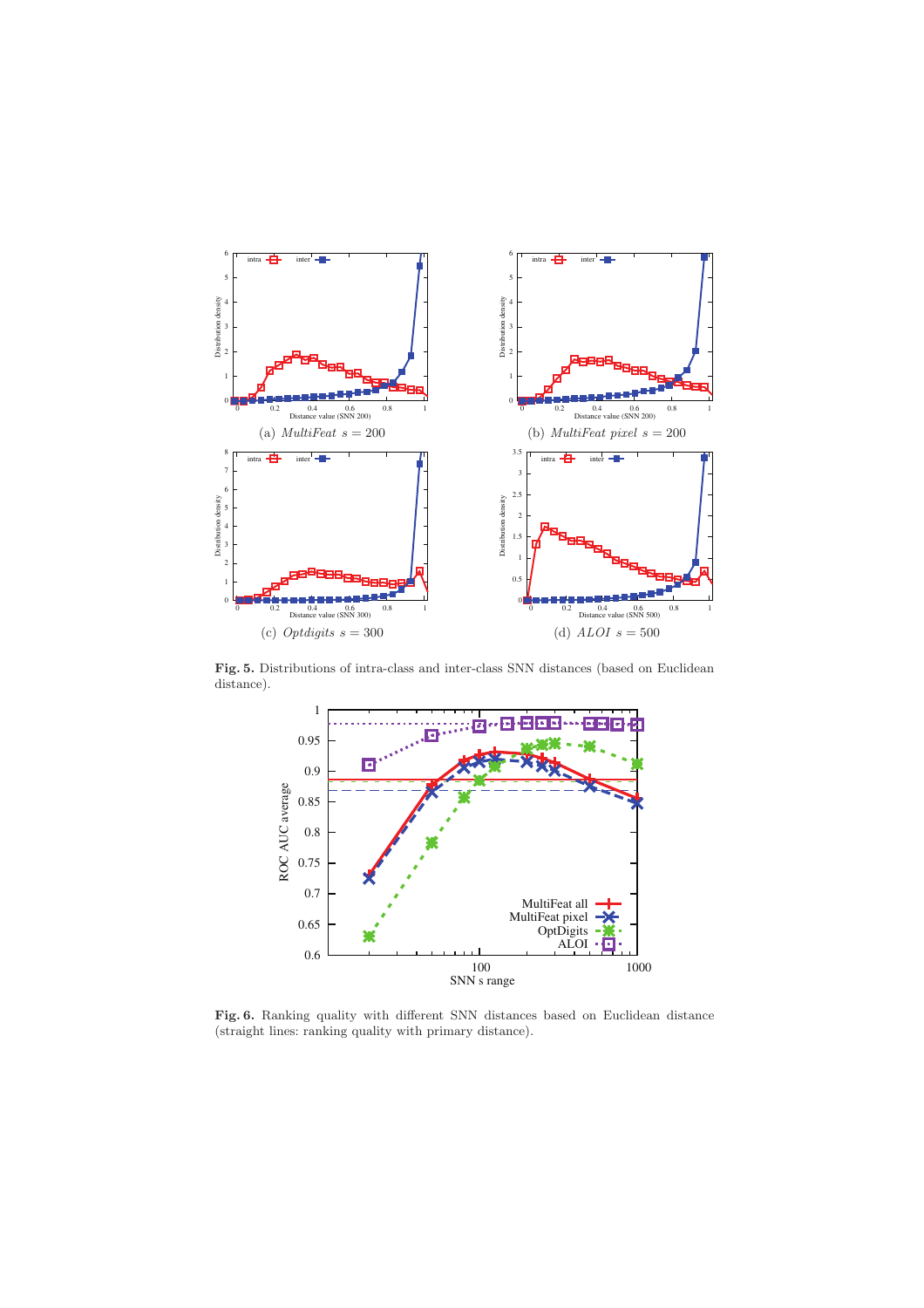(which is to be expected in high dimensionalities for the  $L_p$  norms, due to the central limit theorem). It is also apparent that these data sets will be reasonably separable, as the overlap of the distance distributions is not very large. The results for other primary distances are comparable. Figure 5 shows the histogram results when using an SNN-based distance. The data set groupings have become very well separable. The effects of s on the results for real-data are as one would expect from the experiments on artificial data: Figure 6 displays the results for various sizes of  $s$ . Choosing  $s$  to match the class size gives reasonable results; however, the best performances are achieved with even larger values of s. Only when s approaches the full data set size does performance drop. The benefits of using SNN on the *ALOI* data set are minimal, as the groupings of that set are already very well separable for primary distances.

#### **6 Distance Measures Based on SNN**

Let us recall, as described in Section 1, the observations reported by previous studies on the behavior of distance measures: (i) The relative contrast in Euclidean distances between nearest and farthest neighbor decreases with increasing dimensionality of the data [1]. (ii) This effect is stronger for  $L_p$  distances with higher values of p, while it remains weaker for the Manhattan distance  $L_1$  [2]. (iii) Fractional distances —  $L_p$  distances with  $p \in (0:1)$  — may even increase the relative contrast compared to  $L_p$  norms with  $p \in \mathbb{N}^+$  [3]. The results of our experiments have not only confirmed these observations, but they also dispel some incorrectly held beliefs regarding the effects of dimensionality, through the investigation of data sets drawn from a mixture of distributions, each with varying relevance of attribute subsets.

Despite the performance limitations due to the presence of irrelevant attributes and due to the curse of dimensionality, our experimentation shows that traditional similarity measures can still serve as the basis of effective secondary similarity measures.

#### **Conclusion 3: Stability of SNN**

*As an alternative to traditional distance measures such as* L<sup>p</sup> *norms or the cosine distance, the performance of similarity search and its applications in data mining or indexing can be stabilized by using SNN secondary distance measures in preference to primary distances.*

There are several common ways to convert a similarity measure into a dissimilarity measure. For the SNN similarity *simcos* (Equation 2) with a given number of neighbors s considered, we propose as possible distance measures:

$$
dinv_s(x, y) = 1 - simcos_s(x, y)
$$
\n(3)

$$
dacoss(x, y) = \arccos(simcoss(x, y))
$$
\n(4)

$$
dln_s(x, y) = -ln\,sim\,, (x, y)
$$
\n<sup>(5)</sup>

While *dinv*, which has been used throughout our experiments, is simply a linear inversion of the values, *dacos* penalizes slightly suboptimal similarities more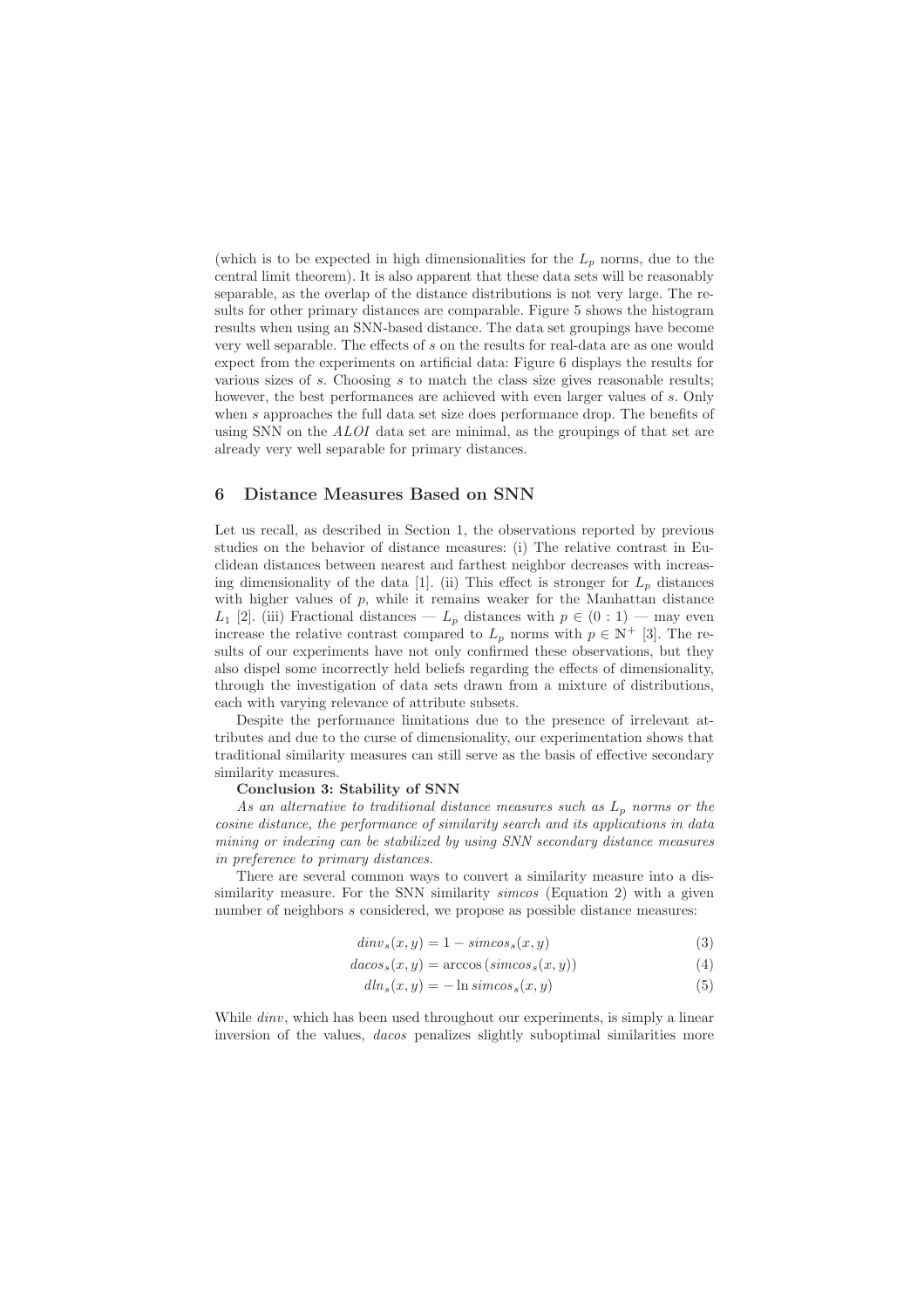strongly, whereas *dln* is more tolerant than *dinv* for a broad range of higher similarity values but approaches infinity for very low similarity values. In general, any function f that is monotonically decreasing on the interval  $[0:1]$  with  $f(1) = 0$  can be used to transform the SNN similarity measure into a dissimilarity measure. The functions only differ in their contrast at different ranges. All of these functions are symmetric (since *simcos* is symmetric) and maintain the same ranking. However, it should be noted that of the three, only *dacos* satisfies the triangle inequality. While most retrieval results (based simply on rankings) remain unaffected by different formulations of these secondary distances, the effects on indexing and clustering may vary from formulation to formulation. For example, the separation of clusters in terms of absolute distances depends on the concrete choice of the distance measure and on the secondary distance measure as well.

# **7 Conclusion**

With the ever-increasing capabilities of automatic data generation, the demand is rising for analysis methods that can cope with high dimensional data. The notorious curse of dimensionality and its implications for similarity measurement have been the subject of several recent studies; however, these studies have evaluated only data sets generated according to a single distribution mechanism. Moreover, a number of myths surrounding the effects of the curse of dimensionality have been supported by too loose interpretations of these studies. Seemingly in contradiction to these studies, the SNN similarity measure has been reported to be able to alleviate the effects of the curse for clustering.

In light of these considerations, this paper has made the following contributions. We have presented the first study of the effects of high data dimensionality on a range of popular distance measures, for the more realistic scenario of data mixture models as opposed to data following a single distribution. We exposed some of the myths involving the curse of dimensionality, and partly confirmed previously reported truths. We demonstrated that although the contrast of pairwise distances diminishes with increasing dimensionality (severely hampering all distance-based algorithms), for realistic data sets with a mixture of local distributions, the discrimination power of a distance measure depends more strongly on the number of relevant dimensions, and can actually rise as the dimensionality increases. On the other hand, simultaneously increasing the data dimensionality and decreasing the number of relevant dimensions dramatically decreases the separability of local distributions. In such a scenario, it seems to be more suitable to separate the groupings by means of projection into subspaces.

In addition, we evaluated the performance of secondary similarity measures based on SNN information, as compared to the primary distances from which the rankings are derived. We empirically confirmed that SNN is more robust in higher dimensions than primary distances in all settings. We also provided explanations for this observation: since the ranking of points is typically still meaningful in high dimensions, the overlap of the neighborhoods of two points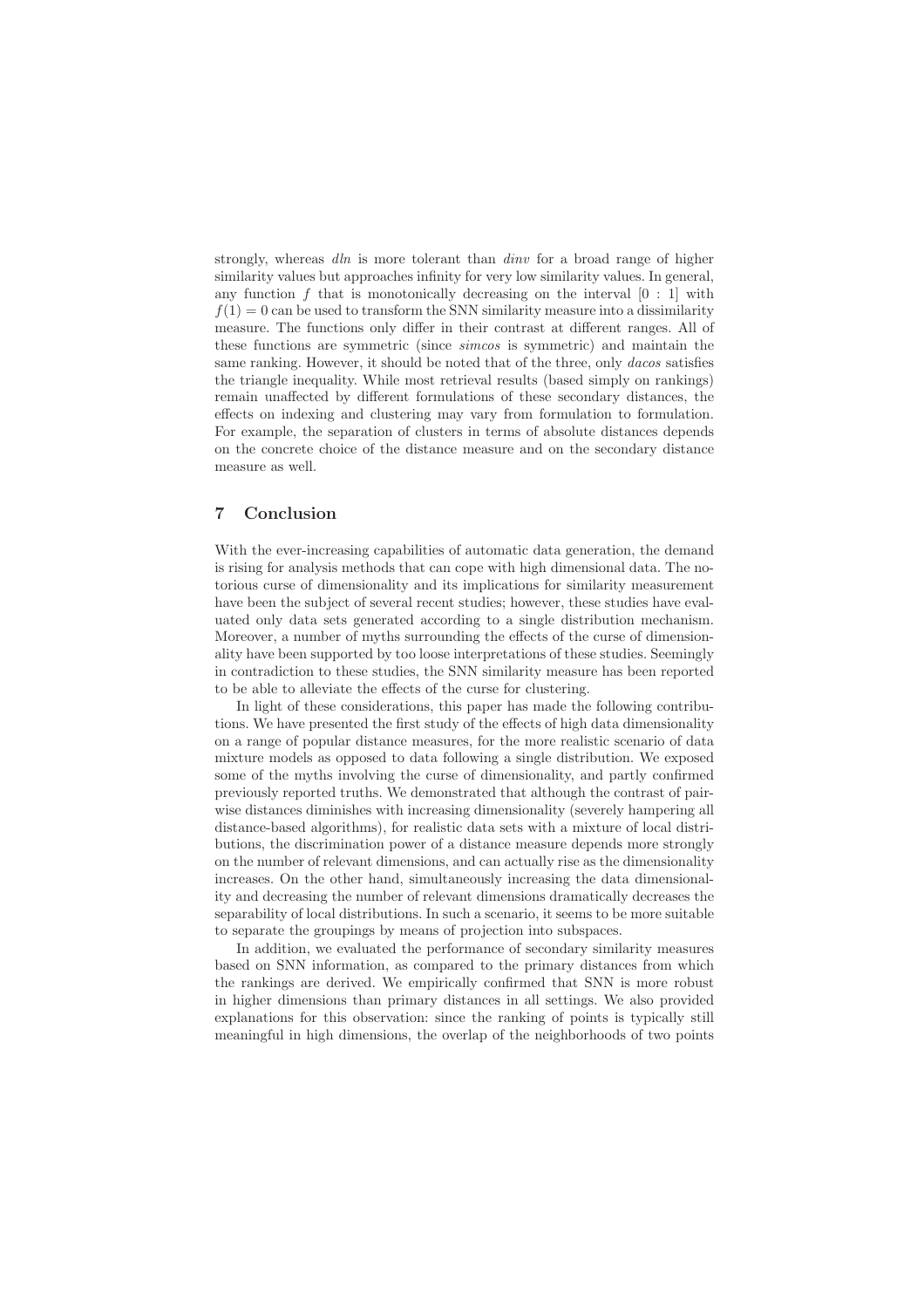in a common natural grouping can be expected to be substantially large, leading to a high SNN similarity value; the size of the overlap of neighborhoods of points from different groups is expected to be rather small, resulting in a low SNN similarity value.

Last but not least, we derived several SNN-based secondary distance measures with the potential for good results for distance-based applications even when the curse of dimensionality limits the discrimination power of the underlying primary distance functions. In such situations, the distance-based implementation most likely performs worse than the SNN-based application for most choices of a primary distance function.

In summary, for high dimensional applications, despite a deteriorating contrast in the chosen primary distance measure, we expect the incorporation of ranking information to enhance the quality of rankings and query results.

# **References**

- 1. Beyer, K., Goldstein, J., Ramakrishnan, R., Shaft, U.: When is "nearest neighbor" meaningful? In: Proc. ICDT. (1999)
- 2. Hinneburg, A., Aggarwal, C.C., Keim, D.A.: What is the nearest neighbor in high dimensional spaces? In: Proc. VLDB. (2000)
- 3. Aggarwal, C.C., Hinneburg, A., Keim, D.: On the surprising behavior of distance metrics in high dimensional space. In: Proc. ICDT. (2001)
- 4. Bennett, K.P., Fayyad, U., Geiger, D.: Density-based indexing for approximate nearest-neighbor queries. In: Proc. KDD. (1999)
- 5. Kriegel, H.P., Kröger, P., Zimek, A.: Clustering high dimensional data: A survey on subspace clustering, pattern-based clustering, and correlation clustering. ACM TKDD **3**(1) (2009) 1–58
- 6. Aggarwal, C.C.: Re-designing distance functions and distance-based applications for high dimensional data. SIGMOD Record **30**(1) (March 2001) 13–18
- 7. Domeniconi, C., Papadopoulos, D., Gunopulos, D., Ma, S.: Subspace clustering of high dimensional data. In: Proc. SDM. (2004)
- 8. Woo, K.G., Lee, J.H., Kim, M.H., Lee, Y.J.: FINDIT: a fast and intelligent subspace clustering algorithm using dimension voting. Inform. Software Technol. **46**(4) (2004) 255–271
- 9. Parsons, L., Haque, E., Liu, H.: Subspace clustering for high dimensional data: A review. SIGKDD Explorations **6**(1) (2004) 90–105
- 10. Yiu, M.L., Mamoulis, N.: Iterative projected clustering by subspace mining. IEEE TKDE **17**(2) (2005) 176–189
- 11. Liu, G., Li, J., Sim, K., Wong, L.: Distance based subspace clustering with flexible dimension partitioning. In: Proc. ICDE. (2007)
- 12. Kriegel, H.P., Kröger, P., Schubert, E., Zimek, A.: A general framework for increasing the robustness of PCA-based correlation clustering algorithms. In: Proc. SSDBM. (2008)
- 13. Moise, G., Sander, J.: Finding non-redundant, statistically significant regions in high dimensional data: a novel approach to projected and subspace clustering. In: Proc. KDD. (2008)
- 14. Achtert, E., Böhm, C., David, J., Kröger, P., Zimek, A.: Global correlation clustering based on the Hough transform. Stat. Anal. Data Min. **1**(3) (2008) 111–127